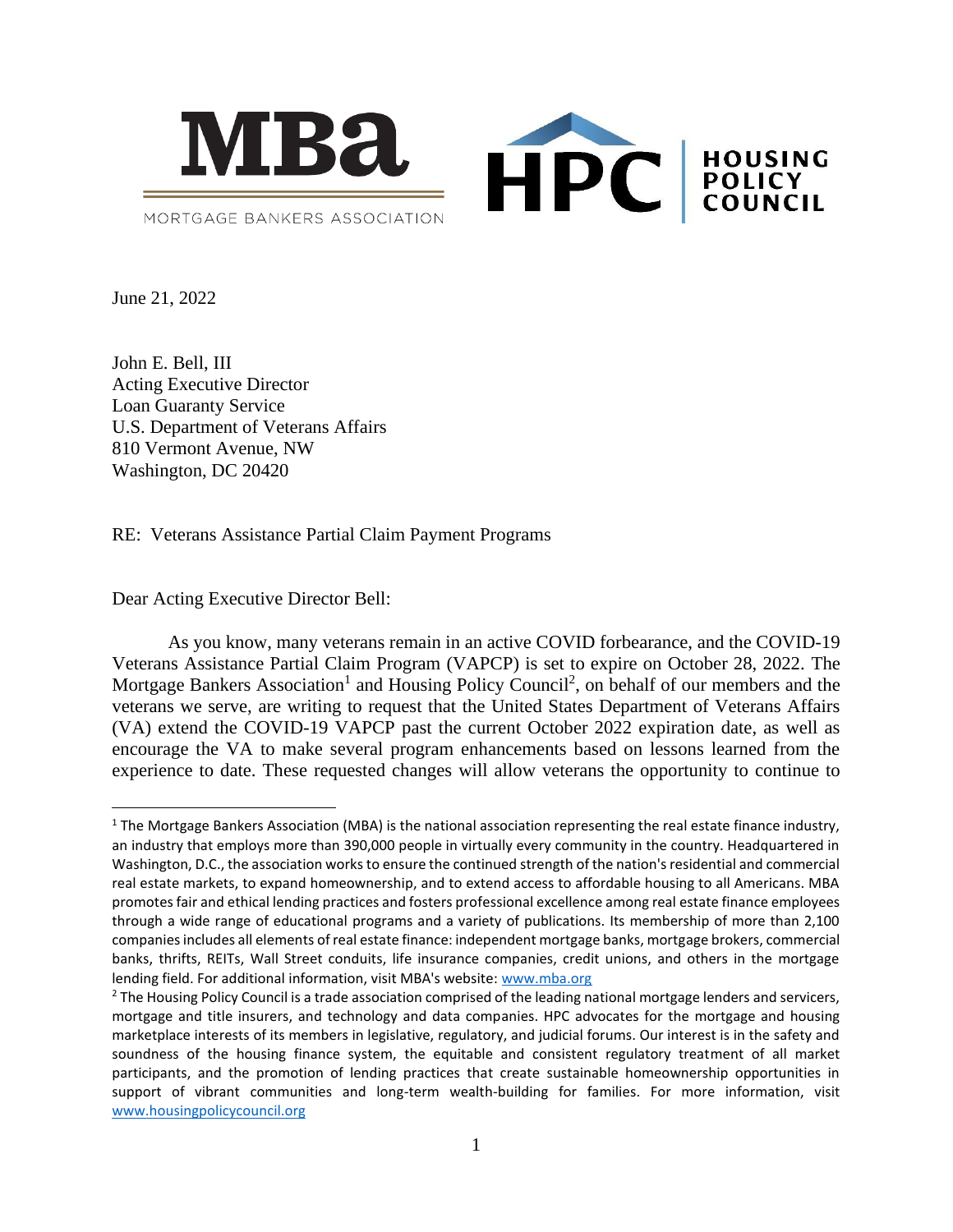receive the partial claim as a valuable loss mitigation tool to help them stay in their homes. Even now, reports show about 249,000, or 2.1% of FHA and VA loans remain in forbearance and that 20,000 of these plans are expected to expire per month through 2022.<sup>3</sup> Following this current emergency, our members believe that an amended partial claim process would be a valuable tool for ensuring that veterans have access to the help they need and loss mitigation options that align with those available to FHA and USDA borrowers.

## **The Partial Claim Should Remain Available Throughout the COVID National Emergency**

We believe that President Biden's most recent extension of the COVID-19 national emergency in February 2022 warrants extension of the VAPCP. The preamble to the Final Rule recognized that "if there are additional extensions of forbearance periods in VA's home loan programs, VA may consider a new rulemaking to adjust the sunset date."<sup>4</sup> In setting the sunset date for October 28, 2022, the VA noted that the date was tied to a June 30, 2022, deadline for exiting forbearance, which no longer is in effect.

We believe veterans are entitled to start a CARES Act forbearance until February 28, 2023, when the COVID-19 national emergency terminates, unless the national emergency is terminated sooner or extended again.<sup>5</sup> As a result, even if the national emergency ended today, veterans could be in statutory forbearance well beyond the current VAPCP expiration date. In recognition of this, VA should set a new expiration date to ensure veterans have consistent access to the help they need during the national emergency and its aftermath.<sup>6</sup>

Action is needed now given the number of veterans that remain in an active forbearance today and the extended opportunity available to receive a CARES Act forbearance. Servicers may have to stop enrolling veterans towards the end of July to provide sufficient time to complete the partial claim submission process in advance of the expiration. Due to the urgency of the problem, we recommend that the VA should promptly extend VAPCP through an Interim Final Rule that is effective immediately and allows an opportunity for public comment simultaneously. A swift extension of the VAPCP will ensure that veterans can continue to benefit from the program without interruption.

<sup>3</sup> *See* Black Knight Mortgage Monitor March 2022 Report, pg. 6, 11.

<sup>4</sup> Federal Register Vol. 86, No. 102, pg. 28697; *see also* Federal Register Vol. 85, No. 237, pg. 79153 ("VA finds it prudent to publish a termination date that is tied to the one-year anniversary and also provides sufficient notice for VA and servicers to close out any actions related to the program. It also provides sufficient time for VA to extend the sunset date via rulemaking, depending on VA's continued monitoring of the national emergency and its impact on veterans.").

<sup>5</sup> Federal Register Vol. 87, No. 36, Page 10289 ("The COVID–19 pandemic continues to cause significant risk to the public health and safety of the Nation. For this reason, the national emergency declared on March 13, 2020, and beginning March 1, 2020, must continue in effect beyond March 1, 2022."); *see also* 50 U.S.C. 1622(d) ("Any national emergency declared by the President in accordance with this subchapter, and not otherwise previously terminated, shall terminate on the anniversary of the declaration of that emergency if, within the ninety-day period prior to each anniversary date, the President does not publish in the Federal Register and transmit to the Congress a notice stating that such emergency is to continue in effect after such anniversary.").

<sup>6</sup> VA Circular 26-21-20 ties the approval of COVID-19 forbearance to the National Emergency. However, the Circular expires October 1, 2022 on VA's expectation that the National Emergency will end by then. MBA and HPC believe the Circular may soon be in conflict with the CARES Act and should be revised.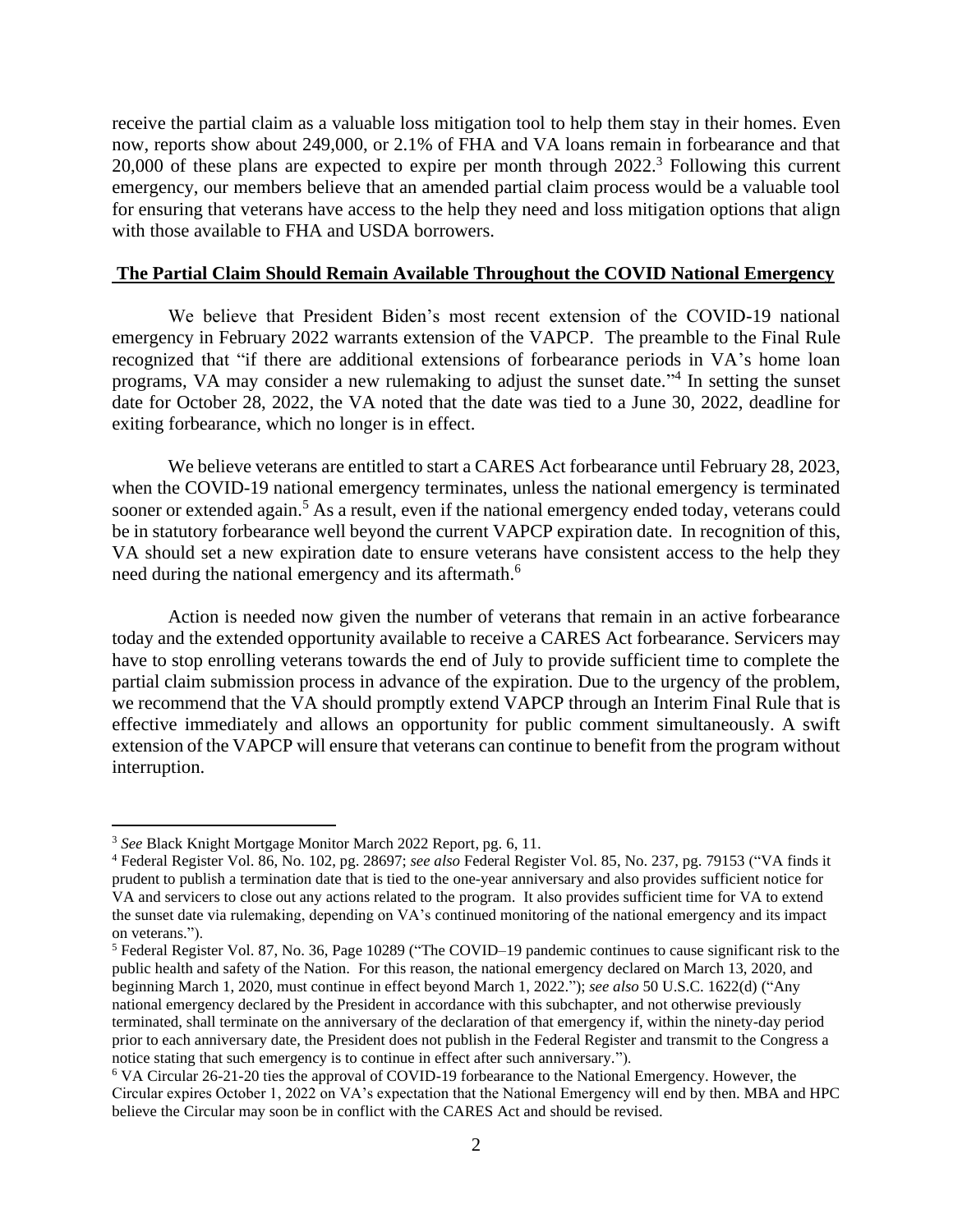To avoid this result, an Interim Final Rule could simply recodify 38 C.F.R. § 36.4809 as follows below. We respectfully reiterate our recommendation to VA's original December 2021 proposal that the VA accept partial claim requests for at least 15 months after termination of the COVID-19 national emergency. <sup>7</sup> This will allow veterans to benefit from the VAPCP during the 12 months of forbearance statutorily authorized by the CARES Act that is currently in effect, plus an additional 90 days to complete the required paperwork to submit a partial claim.

#### **§36.4809 Expiration of the COVID-19 Veterans Assistance Partial Claim Payment program.**

(a) Subject to paragraph (b) of this section,  $\epsilon$  The Secretary will not accept a request for a partial claim payment after the date that is 180 455 days after the date the COVID-19 national emergency ends under the National Emergencies Act, 50 U.S.C.161.

(b) If a veteran's COVID-19 forbearance does not end until after the date described in paragraph (a) of this section, the Secretary shall accept a request for a partial claim payment, provided that such request is submitted to the Secretary not later than 120 days after the date the veteran exits the COVID-19 forbearance.

(c) Notwithstanding paragraphs (a) and (b) of this section, the Secretary will not accept a request for a partial claim payment after October 28, 2022.

VAPCP may be the only viable path for some veterans to remain in their homes and is a necessary component of the loss mitigation success from which veterans have benefited during the pandemic. Without VAPCP, servicers can only offer certain veterans - those who can resume payments but cannot pay arrearages - the Disaster Extend Modification or loan deferment as part of the COVID-19 Home Retention Waterfall. $8$  As noted by the VA, some servicers are financially unable to offer deferment.<sup>9</sup> Additionally, with the rapid rise in interest rates, modification options are not a viable alternative for many VA borrowers. Another challenge is that servicers must request pre-approval directly from the VA to exceed the 1% maximum cap on rate increases above the existing rate, and sometimes those requests are denied, leaving the veteran with limited options.<sup>10</sup> VAPCP provides a unique workable solution for many veterans and should be extended for all the same reasons it was originally implemented.

In short, veterans exiting forbearance and veterans that may enter a forbearance deserve access to the partial claim as much as FHA and USDA borrowers. Veterans facing challenges in the future

<sup>7</sup> Mortgage Bankers Association and Housing Policy Council, Comment Letter on Proposed Rule on Loan Guaranty: COVID–19 Veterans Assistance Partial Claim Payment Program (Jan. 8, 2021), [d315af\\_2c15f5d5489348e6ad617a3aa86ad8de.pdf \(housingpolicycouncil.org\).](https://www.housingpolicycouncil.org/_files/ugd/d315af_2c15f5d5489348e6ad617a3aa86ad8de.pdf)

<sup>&</sup>lt;sup>8</sup> VA Circular 26-21-13 ("If the borrower indicates the borrower can resume normal monthly guaranteed loan payments but cannot repay the COVID-19 arrearages, the servicer offers a VA Disaster Extend Modification, loan deferment, or a COVID-VAPCP." (footnotes omitted)).

<sup>9</sup> Federal Register Vol. 85, No. 237, pg. 79145 ("While loan deferment may present the best option for certain borrowers, many servicers are facing a liquidity crunch and lack financial resources to float large amounts of forborne indebtedness for what can be, depending on the case, two to three decades.").

<sup>&</sup>lt;sup>10</sup> See 38 C.F.R. § 36.4315(a)(8)(ii) (Loan modifications) ("The loan as modified will bear a fixed-rate of interest, which  $\dots$  is not more than one percent higher than the existing rate on the loan  $\dots$ .").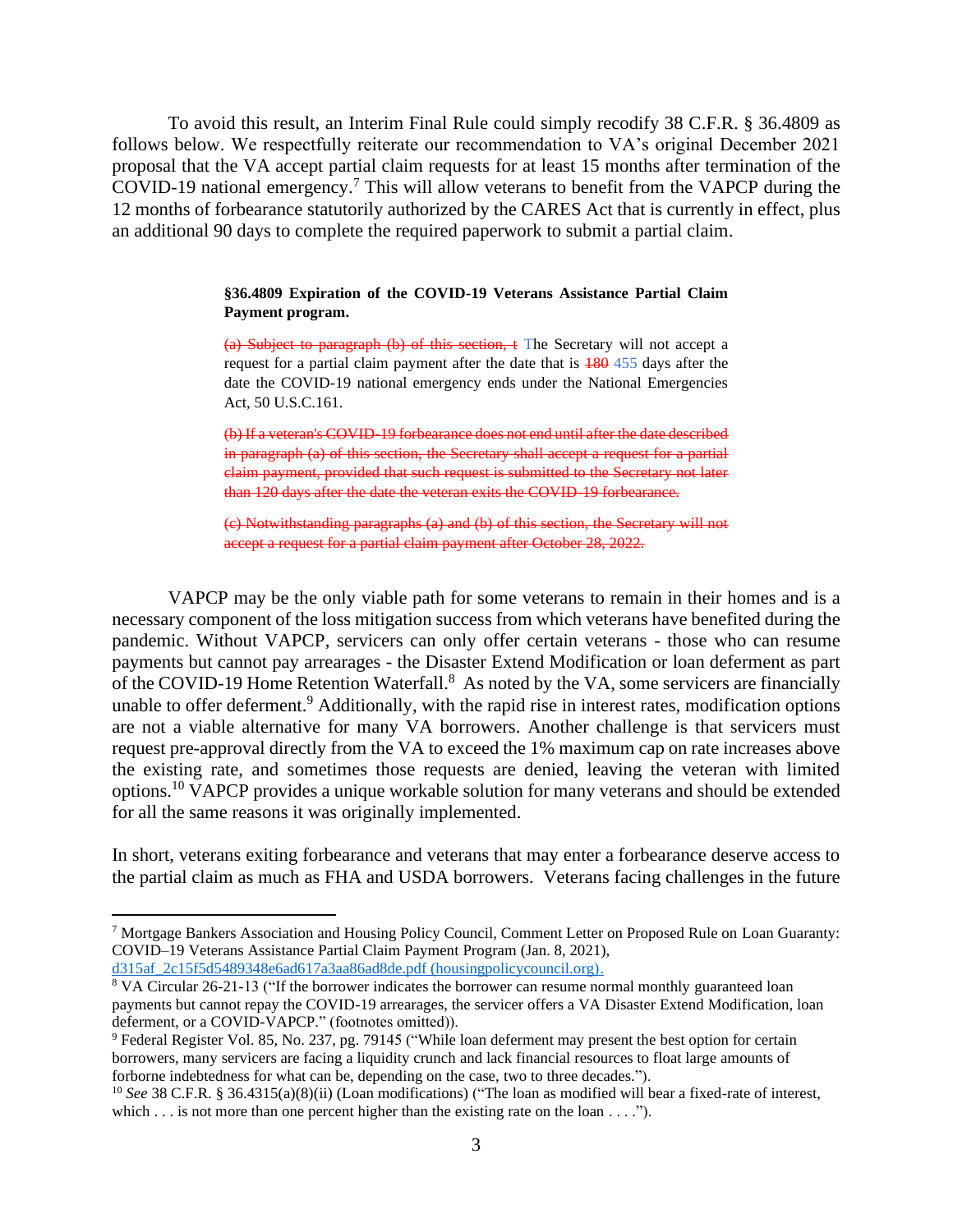should also have the same options as any veteran who has already received a partial claim to date. Servicers, VA, as well as the CFPB have promoted and communicated the availability of the partial claim as a loss mitigation solution throughout COVID-19 to help veterans get back on track to making their affordable payment. Also, like the VA initiated updates to the VALERI system, servicers have implemented changes to the operational process to offer the VAPCP to veterans. The option should remain available to veterans throughout the national emergency.

# **VA Should Adopt Enhancements to the VAPCP Based on Lessons Learned from Program Experience**

As part of extending the VAPCP sunset date, our members request that the VA also implement several lessons learned to enhance the program. Launching a program as significant as the VAPCP was necessarily going to place burdens on the VA as well servicers. Now that there has been over a year of data and experience, we believe some adjustments should be made to streamline the process and improve outcomes. These enhancements include the following:

- Eligibility: Allow borrowers who have not previously been in forbearance to qualify for the VAPCP if they have been impacted by COVID. Veterans will continue to fall delinquent to the ongoing COVID-19 pandemic. Existing regulation should otherwise allow new delinquencies who have not yet received a forbearance to be eligible for a partial claim solution based on one missed and unpaid payment, among other factors.<sup>11</sup>
- Process: Eliminate the requirement to record the documents. Local counties continue to experience recording delays outside the control of the servicer to meet VA's requirement to submit partial claim documents timely. Removing the recording requirement will also eliminate an unnecessary step in VA's internal review process.
- Claims: VA should improve the claims payment process by 1) establishing public metrics for paying claims in a timely manner in less than 30 days; and 2) limiting the denial of claims to only material mistakes, rather than ministerial errors. Ensuring the timely review of the process and payment of claims will provide certainty to servicers that the program is successful and can be more widely adopted. A review of VA's data may find that claims were delayed in payment for non-material issues, such as default reporting, that may influence VA to reduce or eliminate partial claim reviews by implementing systematic checks in the VA Loan Electronic Interface (VALERI) and completing a quality control process after the claim is paid, instead of conditioning claim payment on successful completion of the process.

Our members believe that these modest changes will serve to significantly enhance the tool to make it more effective for veterans, servicers, and the VA.

## **The VAPCP Should Be a Permanent Part of Standard Loss Mitigation Guidance**

MBA and HPC support efforts for the VA to take steps to establish a partial claim program as permanent part of standard loss mitigation. While recognizing that the VA does not have the same explicit statutory authority as do FHA and USDA for a partial claim program, we believe the broad legal authorities VA identified to establish VAPCP as an emergency measure may allow

<sup>11</sup> 38 CFR § 36.4302 and § 36.4303